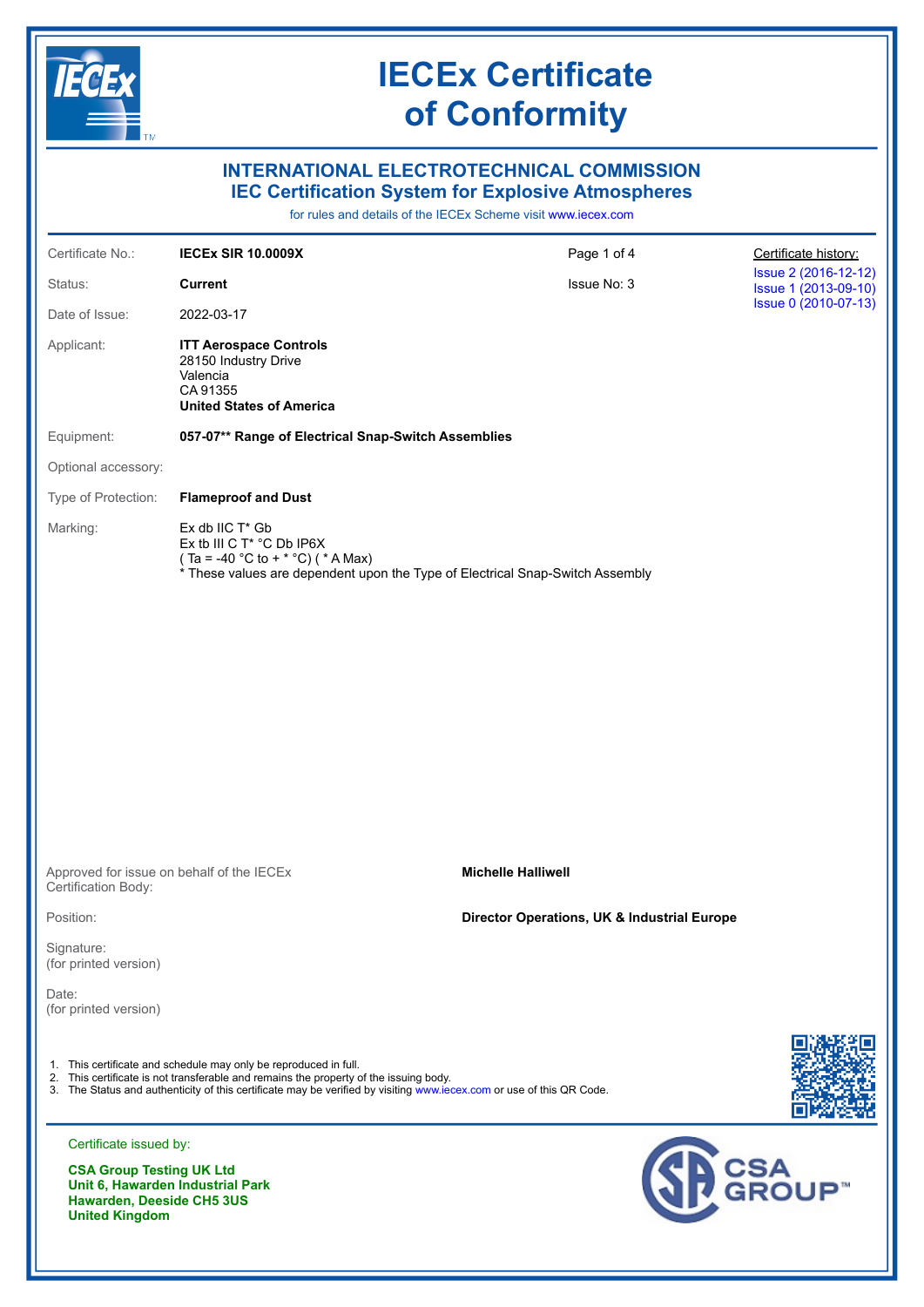

| Certificate No.:            | <b>IECEX SIR 10.0009X</b>                                                                                        | Page 2 of 4 |
|-----------------------------|------------------------------------------------------------------------------------------------------------------|-------------|
| Date of issue:              | 2022-03-17                                                                                                       | Issue No: 3 |
| Manufacturer:               | <b>ITT Aerospace Controls</b><br>28150 Industry Drive<br>Valencia<br>CA 91355<br><b>United States of America</b> |             |
| Manufacturing<br>locations: | <b>ITT Aerospace Controls</b><br>28150 Industry Drive<br>Valencia<br>CA 91355<br><b>United States of America</b> |             |
| —                           |                                                                                                                  | .           |

This certificate is issued as verification that a sample(s), representative of production, was assessed and tested and found to comply with the IEC Standard list below and that the manufacturer's quality system, relating to the Ex products covered by this certificate, was assessed and found to comply with the IECEx Quality system requirements.This certificate is granted subject to the conditions as set out in IECEx Scheme Rules, IECEx 02 and Operational Documents as amended

#### **STANDARDS** :

The equipment and any acceptable variations to it specified in the schedule of this certificate and the identified documents, was found to comply with the following standards

[IEC 60079-0:2017](https://webstore.iec.ch/publication/32878)  Edition:7.0 Explosive atmospheres - Part 0: Equipment - General requirements

[IEC 60079-1:2014-06](https://webstore.iec.ch/publication/621)  Explosive atmospheres - Part 1: Equipment protection by flameproof enclosures "d" Edition:7.0

[IEC 60079-31:2013](https://webstore.iec.ch/publication/650)  Explosive atmospheres - Part 31: Equipment dust ignition protection by enclosure "t" Edition:2

> This Certificate **does not** indicate compliance with safety and performance requirements other than those expressly included in the Standards listed above.

#### **TEST & ASSESSMENT REPORTS:**

A sample(s) of the equipment listed has successfully met the examination and test requirements as recorded in:

Test Reports:

[GB/CSAE/ExTR22.0064/00](https://www.iecex-certs.com/#/deliverables/REPORT/82237/view) [GB/SIR/ExTR10.0163/00](https://www.iecex-certs.com/#/deliverables/REPORT/24684/view) [GB/SIR/ExTR13.0247/00](https://www.iecex-certs.com/#/deliverables/REPORT/26690/view) [GB/SIR/ExTR16.0304/00](https://www.iecex-certs.com/#/deliverables/REPORT/26927/view)

Quality Assessment Report:

[GB/SIR/QAR10.0016/06](https://www.iecex-certs.com/#/deliverables/REPORT/79292/view)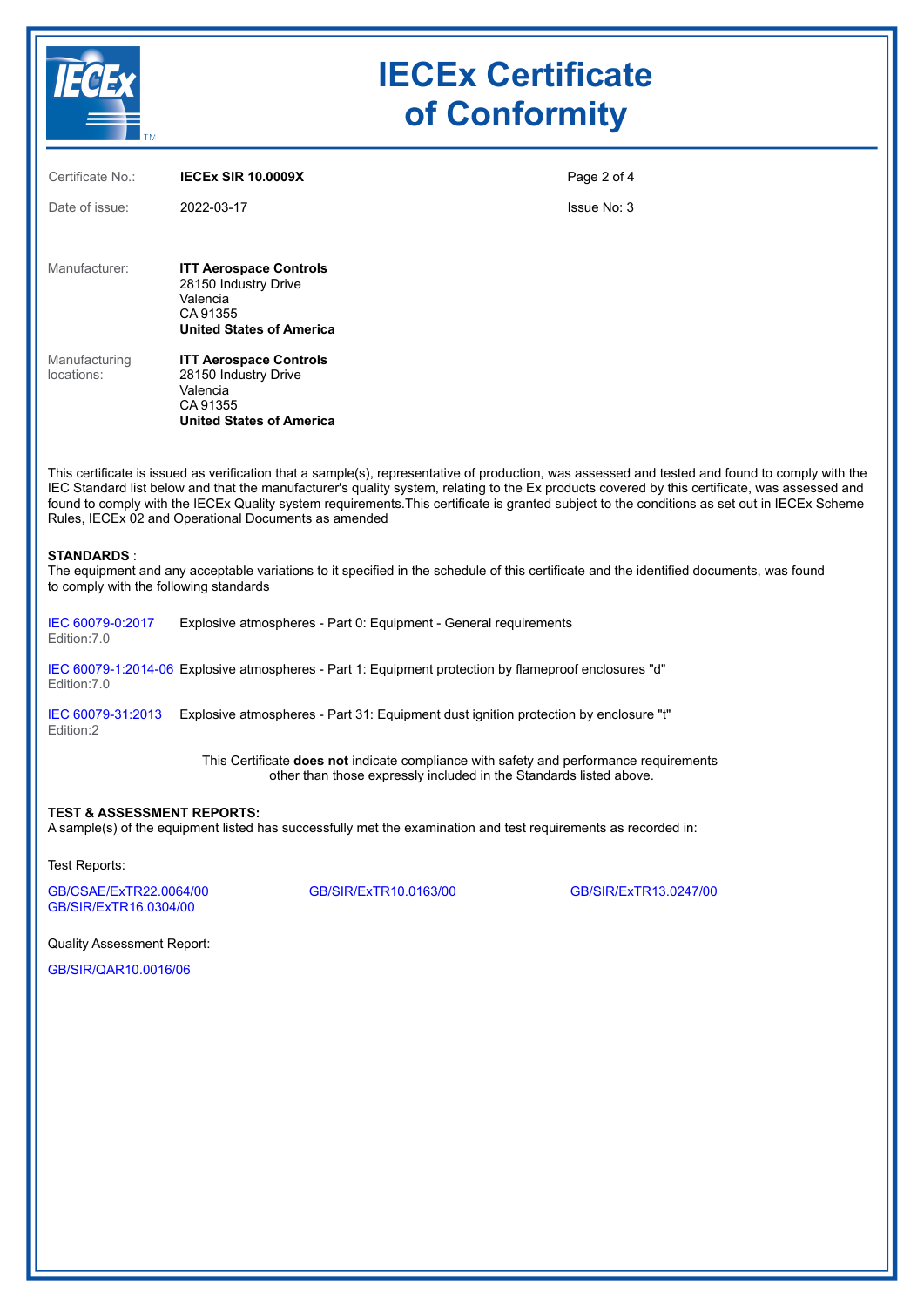

Certificate No.: **IECEx SIR 10.0009X**

Date of issue: 2022-03-17

Issue No: 3

Page 3 of 4

#### **EQUIPMENT:**

Equipment and systems covered by this Certificate are as follows:

#### **057-07\*\* Range of Electrical Snap-Switch Assemblies**

For complete description and marking requirements for the 057-07\*\* Range of Electrical Snap-Switch Assemblies, see attached annex.

#### **SPECIFIC CONDITIONS OF USE: YES as shown below:**

1. Each Electrical Snap-Switch Assembly shall be installed such that the equipment wiring is protected from mechanical damage. The equipment wiring must not be subjected to tension or torque. If it is to be terminated within a potentially explosive atmosphere, a suitably certified termination facility must be used.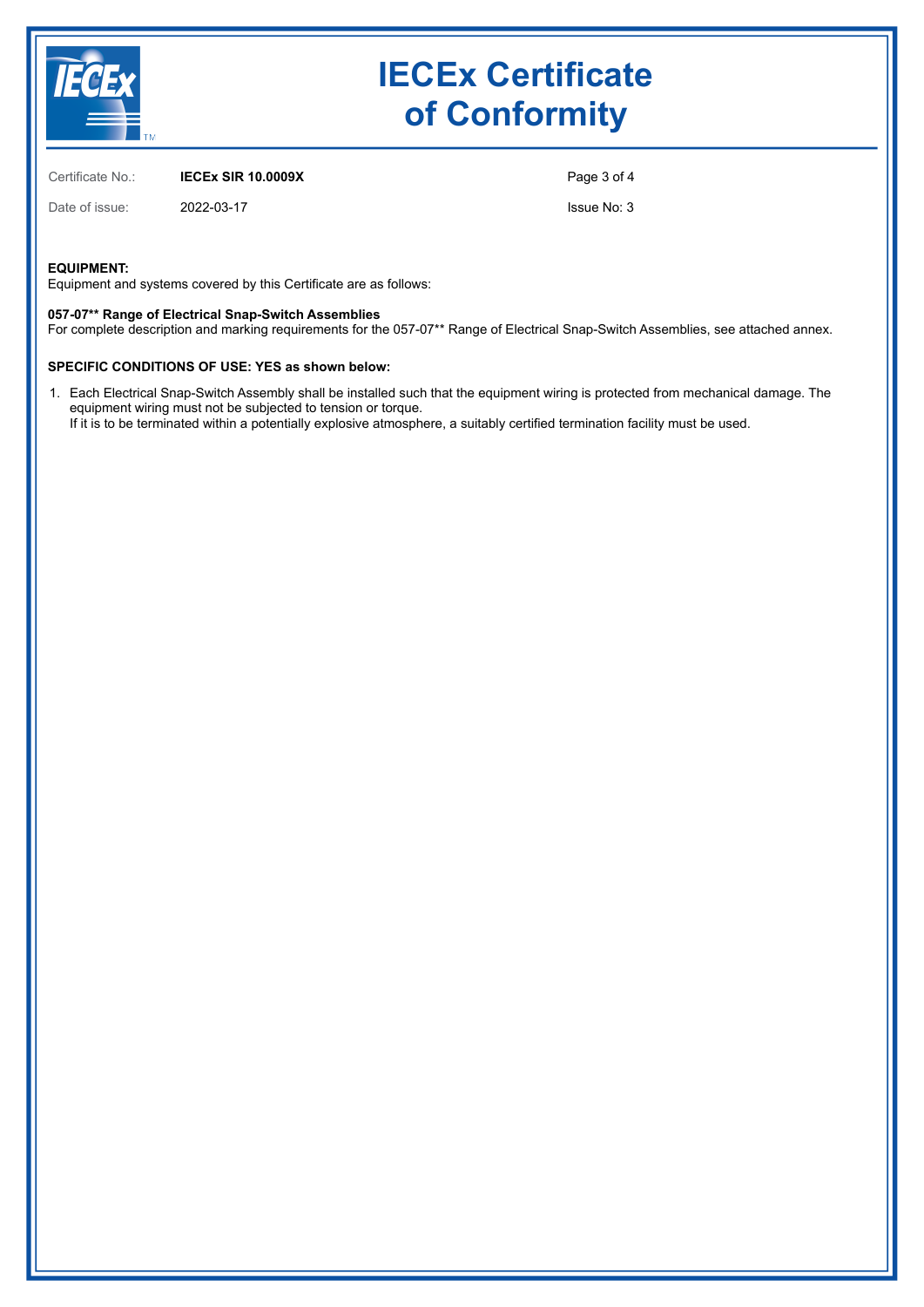

Certificate No.: **IECEx SIR 10.0009X**

Date of issue: 2022-03-17

Page 4 of 4

Issue No: 3

**DETAILS OF CERTIFICATE CHANGES (for issues 1 and above) This issue, Issue 3, recognises the following changes; refer to the certificate annex to view a comprehensive history:**

- 1. Following appropriate assessment to demonstrate compliance with the latest technical knowledge, the standards previously listed, IEC 60079-0:2011 Ed 6 and IEC 60079-1:2014-06 Ed 7, are replaced by IEC 60079-0:2017/CORR1:2020 and IEC 60079-1:2014/ CORR1:2018.
- 2. To recognize minor drawing modifications. These amendments are administrative or involve changes to the design that do not affect the aspects of the product that are relevant to explosion safety.

**Annex:**

[IECEx SIR 10.0009X Annexe Iss 3.pdf](https://www.iecex-certs.com/#/deliverables/CERT/60064/view)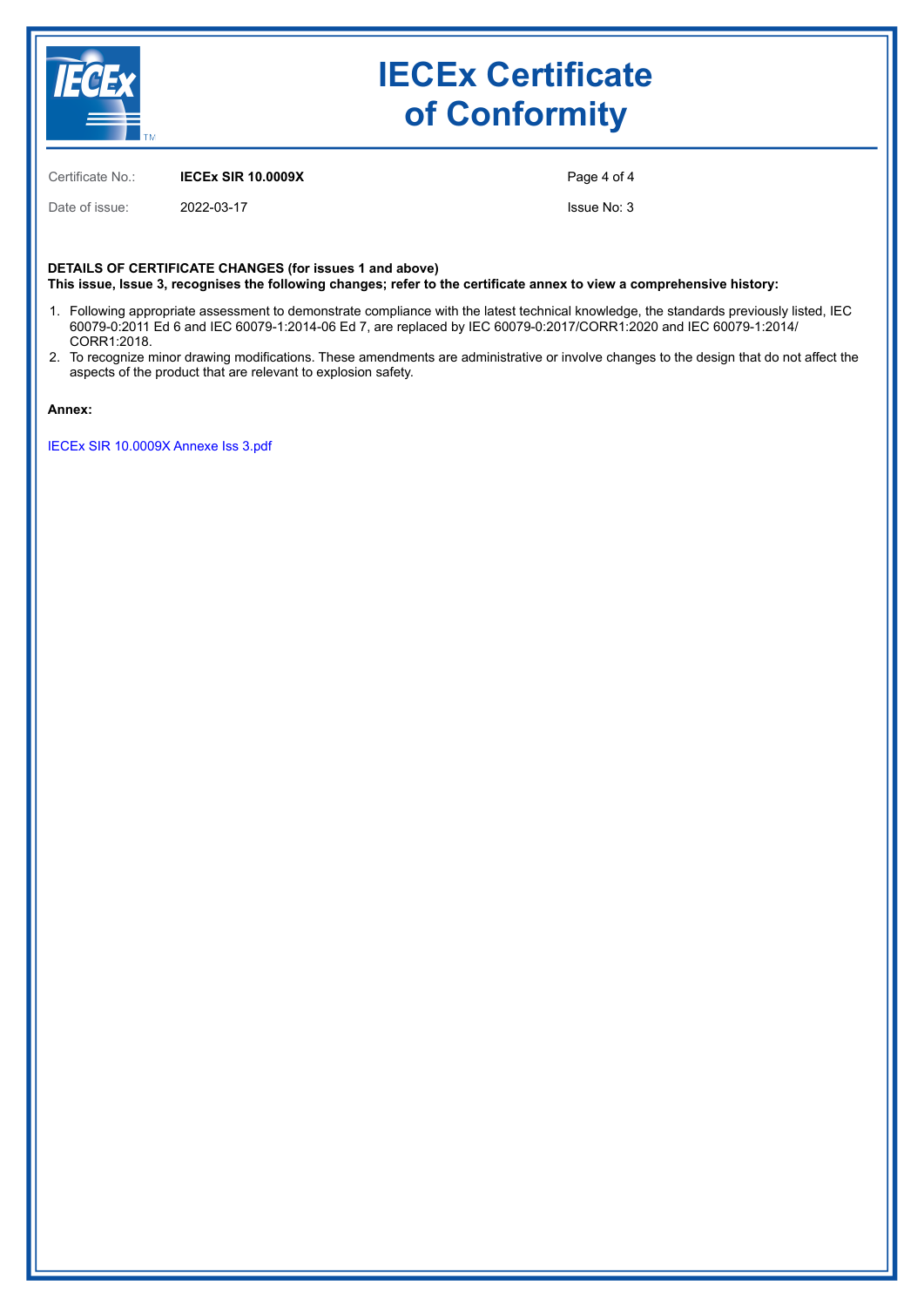**Annexe to: IECEx SIR 10.0009X Issue 3** 

**Applicant: ITT Aerospace Controls** 



**Apparatus: 057-07\*\* Range of Electrical Snap-Switch Assemblies** 

The 057-07\*\* Range of Electrical Snap-Switch Assemblies as detailed in Figures 1 and 2, are hermetically sealed pressure or temperature switches that are activated by a Belleville spring that snaps at a pre-determined force. They are manufactured from stainless steel and are of basic cylindrical shape with a hexagonal section in the middle. One end contains the actuator assembly and the other end has a  $\frac{1}{2}$ -14 NPT threaded portion that contains an encapsulant through which the wiring for connection to external circuits passes.





**Figure 1:**  057-076\* Electrical Snap-Switch

**Figure 2:**  057-077\* Electrical Snap-Switch

| Markings applicable to gas  |                                             |                                                                     |  |  |
|-----------------------------|---------------------------------------------|---------------------------------------------------------------------|--|--|
| Part No.                    | <b>Description</b>                          | <b>Applicable marking</b>                                           |  |  |
| 057-0760                    | Single Pole Double Throw, 5 Amp or 11 Amp,  | Ex db IIC T6 Gb (Ta = -40°C to +70°C) (5 A Max)                     |  |  |
|                             | Halogen-free cable                          | Ex db IIC T6 Gb (Ta = -40°C to +60°C) (11 A Max)                    |  |  |
| 057-0761                    | Double Pole Double Throw, 5 Amp or 11       | Ex db IIC T6 Gb (Ta = -40°C to +70°C) (5 A Max)                     |  |  |
|                             | Amp, Halogen-free cable                     | Ex db IIC T6 Gb (Ta = -40°C to +45°C) (11 A Max)                    |  |  |
| 057-0762                    | Single Pole Double Throw, 1 Amp, Halogen-   | Ex db IIC T6 Gb (Ta = $-40^{\circ}$ C to $+70^{\circ}$ C) (1 A Max) |  |  |
|                             | free cable                                  |                                                                     |  |  |
| 057-0763                    | Double Pole Double Throw, 1 Amp, Halogen-   | Ex db IIC T6 Gb (Ta = -40°C to +70°C) (1 A Max)                     |  |  |
|                             | free cable                                  |                                                                     |  |  |
| 057-0770                    | Single Pole Double Throw, 5 Amp or 11 Amp,  | Ex db IIC T6 Gb (Ta = $-40^{\circ}$ C to $+70^{\circ}$ C) (5 A Max) |  |  |
|                             | Free leads                                  | Ex db IIC T5 Gb (Ta = -40°C to +75°C) (11 A Max)                    |  |  |
| 057-0771                    | Double Pole Double Throw, 5 Amp or 11       | Ex db IIC T6 Gb (Ta = -40°C to +70°C) (5 A Max)                     |  |  |
|                             | Amps, Free leads                            | Ex db IIC T4 Gb (Ta = -40°C to +65°C) (11 A Max)                    |  |  |
| 057-0772                    | Single Pole Double Throw, 1 Amp, Free leads | Ex db IIC T6 Gb (Ta = -40°C to +70°C) (1 A Max)                     |  |  |
| 057-0773                    | Double Pole Double Throw, 1 Amp, Free leads | Ex db IIC T6 Gb (Ta = $-40^{\circ}$ C to $+70^{\circ}$ C) (1 A Max) |  |  |
| Markings applicable to dust |                                             |                                                                     |  |  |
|                             |                                             |                                                                     |  |  |
| Part No.                    | <b>Description</b>                          | <b>Applicable marking</b>                                           |  |  |
| 057-0760                    | Single Pole Double Throw, 5 Amp or 11 Amp,  | Ex tb IIIC T85°C Db IP6X (Ta = -40°C to +70°C) (5 A Max)            |  |  |
|                             | Halogen-free cable                          | Ex tb IIIC T85°C Db IP6X (Ta = -40°C to +60°C) (11 A Max)           |  |  |
| 057-0761                    | Double Pole Double Throw, 5 Amp or 11       | Ex tb IIIC T85°C Db IP6X (Ta = -40°C to +70°C) (5 A Max)            |  |  |
|                             | Amp, Halogen-free cable                     | Ex tb IIIC T85°C Db IP6X (Ta = -40°C to +45°C) (11 A Max)           |  |  |
| 057-0762                    | Single Pole Double Throw, 1 Amp, Halogen-   | Ex tb IIIC T85°C Db IP6X (Ta = -40°C to +70°C) (1 A Max)            |  |  |
|                             | free cable                                  |                                                                     |  |  |
| 057-0763                    | Double Pole Double Throw, 1 Amp, Halogen-   | Ex tb IIIC T85°C Db IP6X (Ta = -40°C to +70°C) (1 A Max)            |  |  |
|                             | free cable                                  |                                                                     |  |  |
| 057-0770                    | Single Pole Double Throw, 5 Amp or 11 Amp,  | Ex tb IIIC T85°C Db IP6X (Ta = -40°C to +70°C) (5 A Max)            |  |  |
|                             | Free leads                                  | Ex tb IIIC T100°C Db IP6X (Ta = -40°C to +75°C) (11 A Max)          |  |  |
| 057-0771                    | Double Pole Double Throw, 5 Amp or 11       | Ex tb IIIC T85°C Db IP6X (Ta = -40°C to +70°C) (5 A Max)            |  |  |
|                             | Amps, Free leads                            | Ex tb IIIC T135°C Db IP6X (Ta = -40°C to +65°C) (11 A Max)          |  |  |
| 057-0772                    | Single Pole Double Throw, 1 Amp, Free leads | Ex tb IIIC T85°C Db IP6X (Ta = -40°C to +70°C) (1 A Max)            |  |  |

### **Conditions of Manufacture**

1. Each Electrical Snap-Switch Assembly enclosure shall be subjected to a routine overpressure test of at least 9.3 bar for a period of at least 10 s as required by IEC 60079-1:2014 Clause 16. There shall be no permanent deformation or damage to the enclosure.